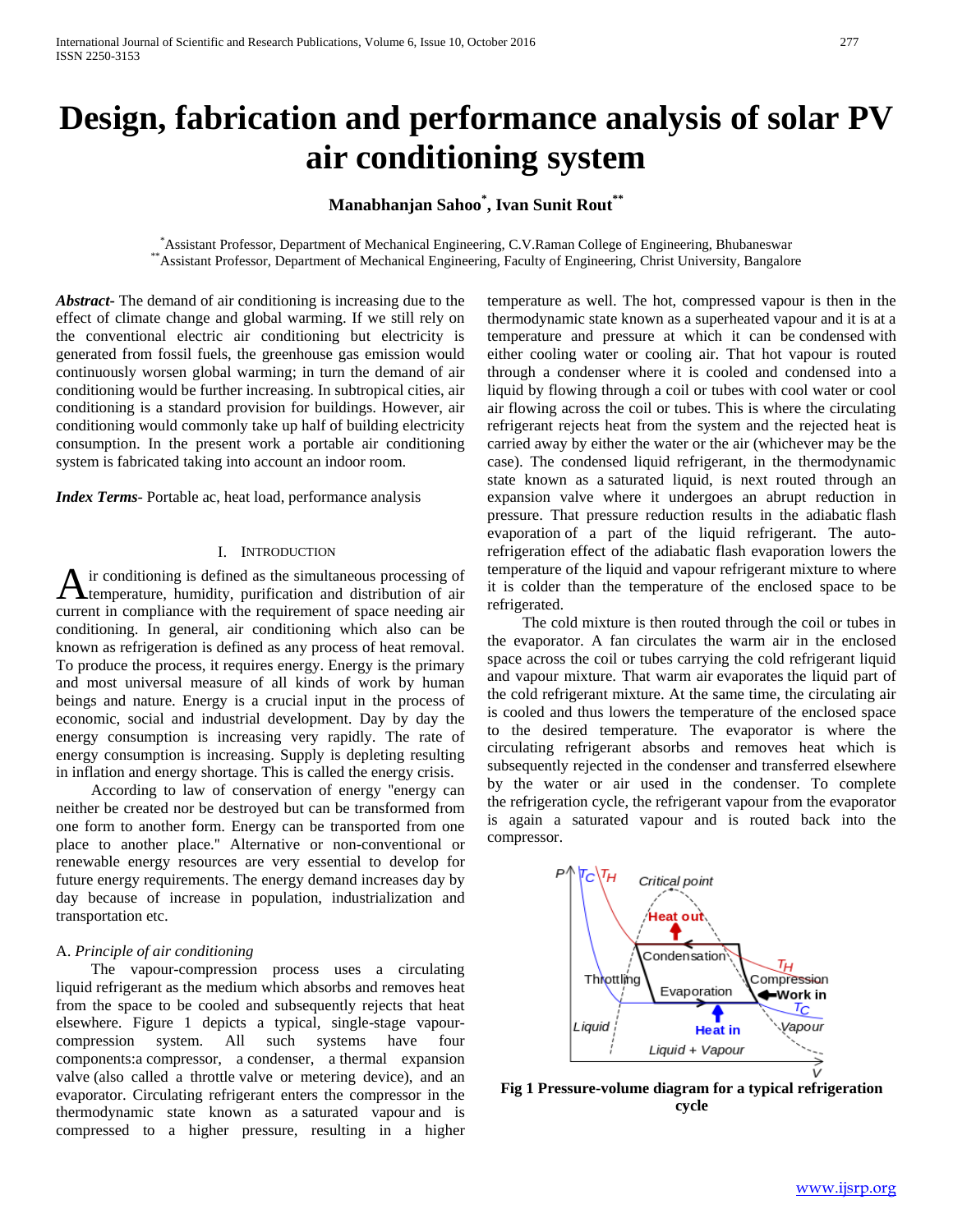#### *B. Main components of air conditioning system Compressor*

 Compressor is electrically operated can be described as the heart of air conditioning system as it pump refrigerant throughout the system. The main function of a compressor is to compress refrigerant vapour to a high pressure, making it hot for the circulation process of the refrigerant. The compressor we are using for this project is hermitically reciprocating compressor. In hermetic compressors, the motor and the compressor are enclosed in the same housing to prevent refrigerant leakage. The housing has welded connections for refrigerant inlet and outlet and for power input socket. As a result of this, there is virtually no possibility of refrigerant leakage from the compressor. Hermetic compressors are almost universally used in small systems such as domestic refrigerators, water coolers, air conditioners etc, where efficiency is not as important as customer convenience (due to absence of continuous maintenance). In addition to this, the use of hermetic compressors is ideal in systems, which use capillary tubes as expansion devices and are critically charged systems.

#### *Condenser and Evaporator*

 Condensers and evaporators are basically heat exchangers in which the refrigerant undergoes a phase change. Next to compressors, proper design and selection of condensers and evaporators is very important for satisfactory performance of any refrigeration system. Since both condensers and evaporators are essentially heat exchangers, they have many things in common as far as the design of these components is concerned. However, differences exists as far as the heat transfer phenomena is concerned. In condensers the refrigerant vapour condenses by rejecting heat to an external fluid, which acts as a heat sink. In evaporators, the liquid refrigerant evaporates by extracting heat from an external fluid (low temperature heat source). The external fluid may not undergo phase change, for example if the system is used for sensibly cooling water, air or some other fluid. There are many refrigeration and air conditioning applications, where the external fluid also undergoes phase change. For example, in a typical summer air conditioning system, the moist air is dehumidified by condensing water vapour and then, removing the condensed liquid water.

#### *Expansion Device*

 An expansion device is another basic component of a refrigeration system. The basic functions of an expansion device used in refrigeration systems are to:

 1. Reduce pressure from condenser pressure to evaporator pressure.

 2. Regulate the refrigerant flow from the high-pressure liquid line into the evaporator at a rate equal to the evaporation rate in the evaporator.

#### *Solar Panel*

 Solar panel refers to a panel designed to absorb the sun's rays as a source of energy for generating electricity or heating.Solar panel refers either to a photovoltaic module, a solar thermal energy panel, or a set of solar photovoltaic (PV) modules electrically connected and mounted on a supporting structure. A PV module is a packaged, connected assembly of solar cells. Solar Photovoltaic panels constitute the solar array of a photovoltaic system that generates and supplies solar electricity in commercial and residential applications. Electrical connections are made in series to achieve a desired output voltage and/or in parallel to provide a desired current capability. A photovoltaic system typically includes a panel or an array of solar modules, a solar inverter, and sometimes a battery and/or solar tracker and interconnection wiring.

#### *Charge Controller*

 Charge controllers are sold to consumers as separate devices, often in conjunction with solar or wind power generators, for uses such as boat, and off-the-grid home battery storage systems. In solar applications, charge controllers may also be called charge regulator. Some charge controllers / charge regulators have additional features, such as a low voltage disconnect (LDV), a separate circuit which powers down the load when the batteries become overly discharged (some battery chemistries are such that overdischarge can ruin the battery).

#### *Battery*

 An electric battery is a device consisting of two or more electrochemical cells that convert stored chemical energy into electrical energy. Each cell has a positive terminal, or cathode, and a negative terminal, or anode. The terminal marked positive is at a higher electrical potential energy than is the terminal marked negative. The terminal marked positive is the source of electrons that when connected to an external circuit will flow and deliver energy to an external device. When a battery is connected to an external circuit, electrolytes are able to move as ions within, allowing the chemical reactions to be completed at the separate terminals and so deliver energy to the external circuit.

#### *Inverter*

 A solar inverter, or PV inverter, or Solar converter, converts the variable direct current (DC) output of a photovoltaic (PV) solar panel into a utility frequency alternating current (AC) that can be fed into a commercial electrical grid or used by a local, off-grid electrical network.

 In a photovoltaic system, allowing the use of ordinary ACpowered equipment. Solar inverters have special functions adapted for use with photovoltaic arrays, including maximum power point tracking and anti-islanding protection.

```
DESIGN ANALYSIS
Heat load calculation
DOOR SIDE WALL
Door side wall =105"x84"/144=61.25 sq. ft.
Area of door = 36"x82"/144=20.5 sq. ft.
Total Wall area =61.25 - 20.5 = 47.75 sq. ft.
Q of door,Q1=U x A x T
   =0.52x20.5x10=106.6 B.T.U
Q of door,Q2=U x Ax T
            =0.24x40.75x10=97.8 B.T.U
Total Q of door side wall=Q1+Q2 
                       =106.6+97.8=204.4 B.T.U
```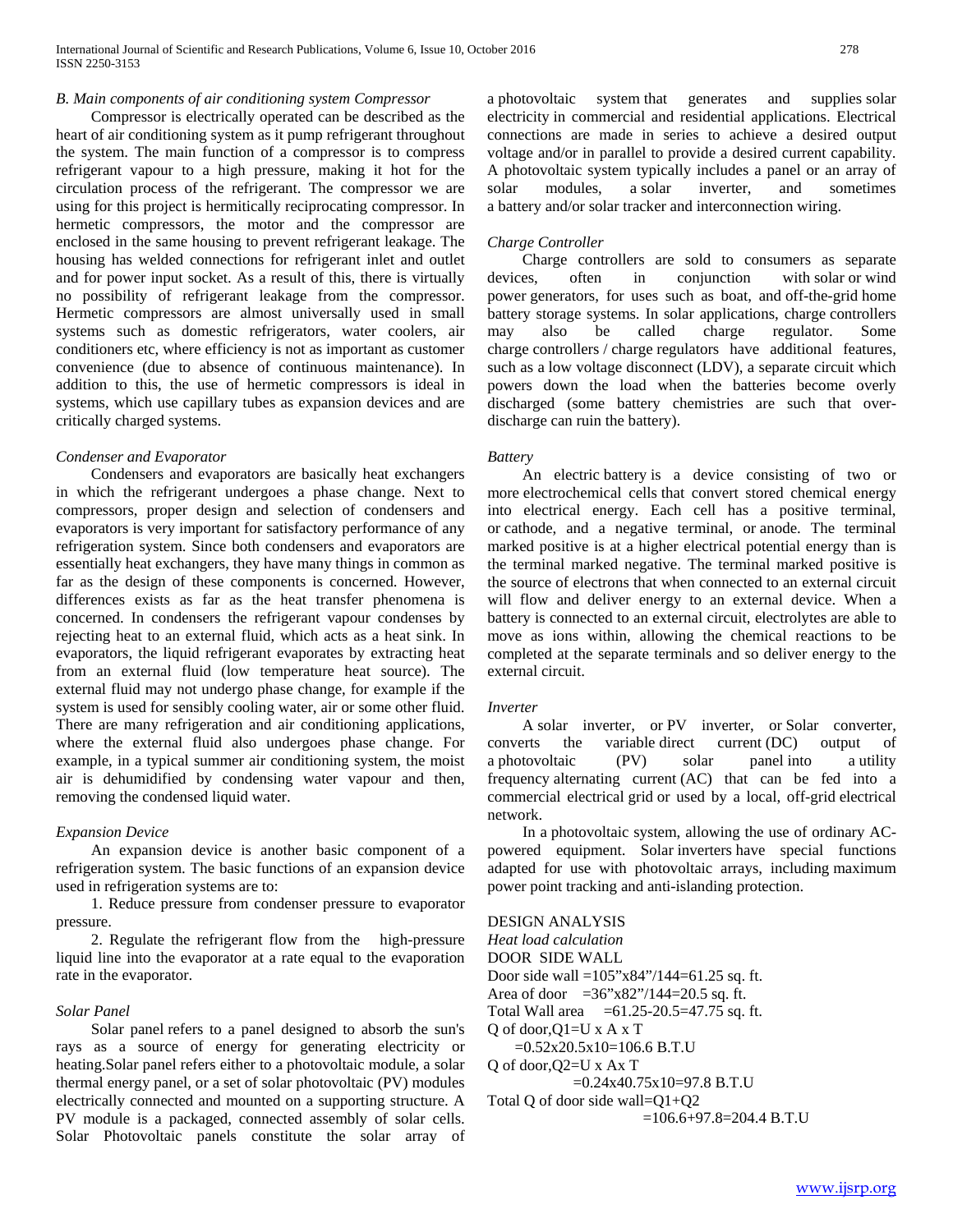International Journal of Scientific and Research Publications, Volume 6, Issue 10, October 2016 279 ISSN 2250-3153

#### PLANE WALL

| Area | of | plane                                   | wall | (other) | side) |
|------|----|-----------------------------------------|------|---------|-------|
|      |    | $=(84"x100"x2=16800/144=116.66$ sq. ft. |      |         |       |
|      |    | O of wall=0.24x116.66x10=279.98 B.T.U   |      |         |       |

#### WINDOW SIDE WALL

Area of wall=105"x84"/144=61.25 sq. ft. Area of window=39"x58"/144=15.70sq. ft. Total area of wall=61.25-15.70=45.55 sq. ft. Q of window,Q1=U x A x T  $=1.13x15.70x10=177.41B.T.U$ Q of wall,Q2= U x A x T=0.36x45.55x10=163.98B.T.U Total Q=177.41+163.98=341.39 B.T.U TOTAL HEAT LOAD OF THE ROOM  $=$ Door side wall + plane wall + window side wall =204.4+279.9+341.39 =825.774 B.T.U =825.774/12000=0.068 BTU per hr. For 8 hr. working of A.C =  $0.068x8$ 





**Fig 2 Room Layout**

#### *B. Selection of Compressor*

Selection of compressor is based on selection of refrigerant.

 According to the refrigerant selected the properties of compressor from compressor specification chart is taken. Now, since every company provides its own specification chart for the compressor they manufacture, EMERSON (Chennai) company's compressor is selected.



**Fig 3 Compressor chart according to refrigeration capacity**

The specifications of the compressors are:- Frequency=50hz Piston displacement=5.79 cc/rev Capacity (Cooling watt)=465 watt Electrical power =245watt Running Current required for driving the compressor=1.40A Evaporator temperature from the chart= $5^{\circ}$ C=T<sub>e</sub> Condenser temperature from the chart=54.4 $^{\circ}$ C= T<sub>c</sub> Refrigeration capacity for  $T_e$  and  $T_c$  is 415 Watts

#### C. *Selection of Refrigerant*

Selection of refrigerant for a particular application is based on the following requirements:

- i. Thermodynamic properties
- ii. Environmental and safety properties, and

iii. Economics

i. Thermodynamic properties  $NBP = -26.15^{\circ}C$  $h_{fg}$  at NBP=222.5 kJ/kg  $T_{cr} = 101.06$ °C  $Cp/Cv = 1.102$ 

ii. Environmental and safety properties

 a) Ozone Depletion Potential (ODP): According to the Montreal protocol, the ODP of refrigerants should be zero, i.e., they should be non-ozone depleting substances.

 b) Global Warming Potential (GWP):Refrigerants should have as low a GWP value as possible to minimize the problem of global warming. Refrigerants with zero ODP but a high value of GWP are likely to be regulated in future.

iii. Economic properties

 The refrigerant used should preferably be inexpensive and easily available.

 Refrigerants with zero ODP but a high value of GWP (e.g. R134a) are likely to be regulated in future, hence we have selected R134a as refrigerant. Hence we selected R134a as refrigerant.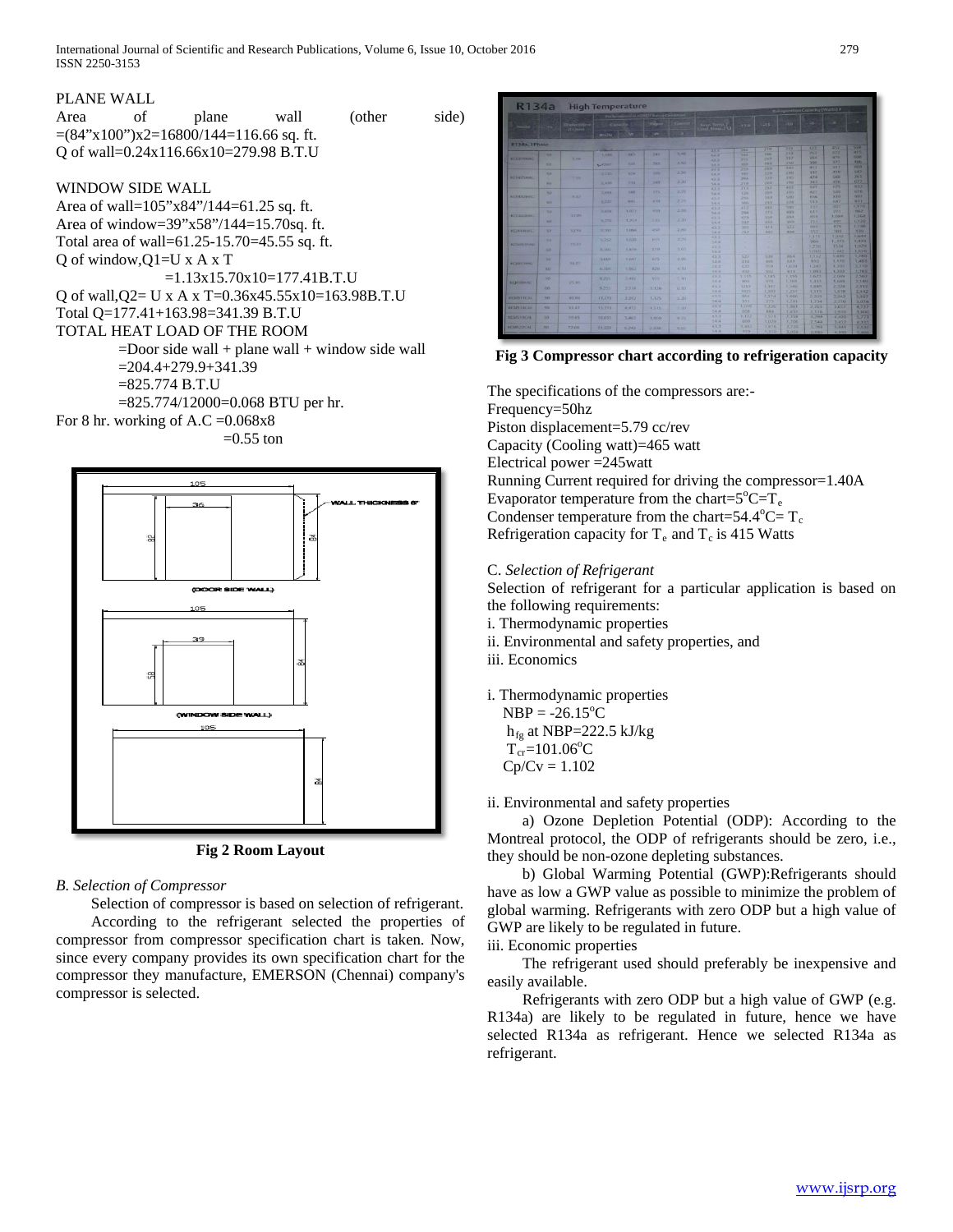**Table 1 Selection for the size of condenser, evaporator and expansion valve**

| Parameters                         | R <sub>134</sub> a |              |  |
|------------------------------------|--------------------|--------------|--|
| Ambient Temperature( $^0$ c)       | 35                 | 43           |  |
| Suction Pressure (bar)             | 1.2 to 1.3         | 2 to 2.2     |  |
| Discharge Pressure (bar)           | 11 to 12           | 12.7 to 13.7 |  |
| Return Gas Temperature(°c)         | 16                 | 21           |  |
| Top Shell Temperature( ${}^{0}$ c) | 43 to 60           | 49 to 71     |  |

**Table 2 System Operating Parameters**

| R <sub>134</sub> Models     | KCE419HAG               |  |  |
|-----------------------------|-------------------------|--|--|
| Condenser Size(inch)        | $9x9x2$ Rows            |  |  |
| (length $x$ height) $3/8$ " |                         |  |  |
| O.D tube 10-12 FPI          |                         |  |  |
| Condenser fan motor         | $1/83$ HP x $1350$ rpm  |  |  |
| Evaporator size             | $5/16 \times 30$        |  |  |
| O.D<br>tube(inch)x          |                         |  |  |
| length(f <sub>t</sub> )     |                         |  |  |
| Condenser fan               | 8"dia                   |  |  |
| Capillary tube              | $0.004$ " x 10 ft x 1NO |  |  |

Fabrication of air conditioner

*A. Body of the AC*

1. Base- It is provided with four number of rollers for movement. 2. Frame- It is a riveted frame, separated into two half segments. The lower half contains equipments

- Compressor
- Condenser
- Condenser Blower

The upper half has components

**Evaporator** 

The Panel Board On Top Consists Of

- A Temperature Indicator
- Two Pressure Gauges High Pressure and Low Pressure
- **Energy Meter**
- **Sensor Device**

*B. Materials used with specifications*

#### Compressor

Refrigerant-R134a

Purchased from –Matsuchita Electric Industrial Co. Ltd.

 Phase –single 200/220V , 50Hz Serial No.-P21L C0003636 Made in MALAYSIA Condenser Length-45ft

 Diameter-10mm Fin-110

Compactly fixed with in a15 $\times$ 15.5 $\times$ 5 inch 24 SWG GP sheet metal box. Along with both sides, fixed with a 20 SWG 12.5×9×2.5 inch 306SS compact box. In both SS compact boxes, there are 2 numbers of each box, 450mm size copper tube brazed with each other for inlet of sub cooling air and outlet of condensing air. There is a  $15.5 \times 5 \times 2.5$  inch condensate water drain set fixed at the side of condenser, made by GP sheet, the collected water automatically evaporates.

Strainer- 5/8 diameter copper strainer. It filters the refrigerant, for any impurities.

Capillary tube - diameter-0.050mm 30inch (2 pieces) Evaporator- Length- 27.2,Diameter-10mm,Fin-110 High pressure gauge 0-500psi Connector size - ¼ inch Low pressure gauge 0-220psi





**Fig 4 (a) Compressor (b) Condenser (c) Strainer (d) Capillary tube (e) Evaporator (f) High pressure gauge (g) Low pressure gauge**

Electrical circuit

 Energy meter:brand- universal; capacity-5-30amp, 240v, 50hz, 1ph

Evaporator blower set:

diameter-2inch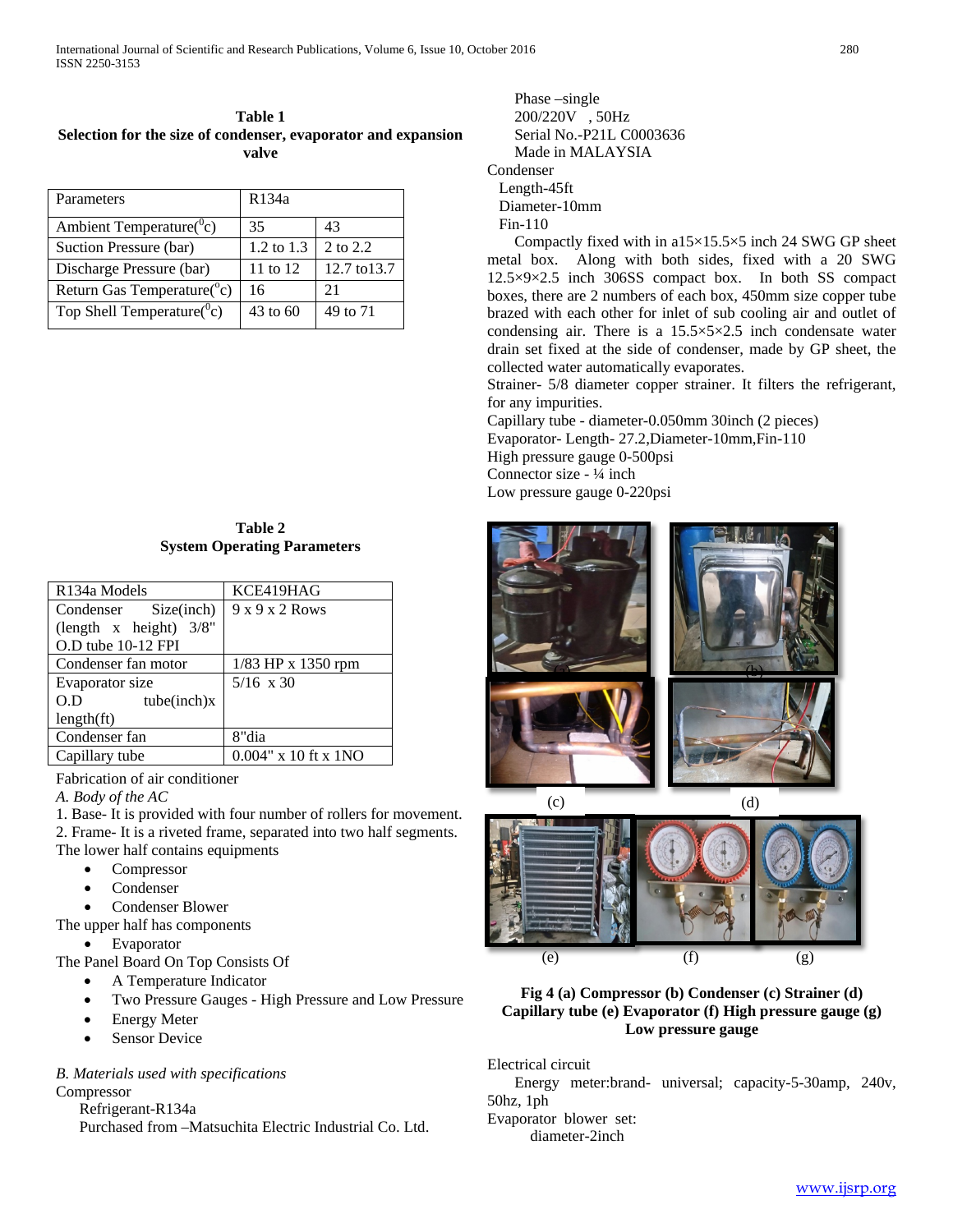International Journal of Scientific and Research Publications, Volume 6, Issue 10, October 2016 281 ISSN 2250-3153

 height-4×2inch(left & right) speed-300rpm,12v dc both side blower section Condenser blower set: impellor type serial no -82150lp 220v ac, 50-60hz made in japan Running capacitor:25-30mfd(micro faraday) Remote controlling system: company-baba universal pcb with remote handset controlling system type. Wires and cables clips: length-2m  $size-2.5mm^2$ , 3core main cable hpl cable limited Voltmeter: size-72 x 72mm volt-0-300volt Ammeter: Size-72 X 72 Ampere-0-6amp



**Fig 5 (a) Energy meter (b) Evaporator blower (c) Condenser blower (d) Capacitor (e) Remote controller (f) Voltmeter (g) Ammeter**

### PERFORMANCE ANALYSIS

From the p-h chart, Enthalpies at different points are  $h_1=h_4=485$  kJ/kg  $h_2 = 615$  kJ/kg  $h_3$ = 660 kJ/kg The AC has to develop 0.5 tons of refrigeration.  $Q<sub>r</sub>$  (refrigerating effect)  $=$ h<sub>2</sub>-h<sub>1</sub> $=$ 615-485=130 kJ/kg  $m_r$  (mass of refrigerant)  $= 0.5x3.5$ 

$$
h2-h1 = \frac{1.76}{1.30} = 0.013 \text{ kg/sec}
$$
  
\n
$$
= \frac{1.76}{1.30}
$$
  
\nPower required to run the compressor  
\n
$$
p = 0.013(63-h2)
$$
  
\n
$$
= 0.013(660-615)
$$
  
\n
$$
= 0.585 \text{ kW}
$$
  
\nHeat rejected to the condenser  
\n
$$
Q_c = m_r (h_3-h_4)
$$
  
\n
$$
= 0.013(660-485)
$$
  
\n
$$
= 2.275
$$
  
\nCOP = 
$$
h_2 - h_1 = \frac{615-485}{600-615} = \frac{130}{45} = 2.88
$$
  
\n
$$
h_3 - h_2 = \frac{615-485}{600-615} = \frac{130}{45} = 2.88
$$
  
\nCarnot COP = T<sub>L</sub>/(T<sub>H</sub>-T<sub>L</sub>)  
\n
$$
= (5+273)/(54.4-5)
$$
  
\n
$$
= 5.62
$$

### II. CONCLUSION

 The portable solar air conditioning system is successfully designed, fabricated and installed in the room. It is made of 0.5 tons. The performance analysis calculation is made to investigate the cooling capacity of the system and provide an efficient minimal power output. Hence regardless of the atmospheric temperature the system can provide adequate cooling for the room it is designed.

#### **REFERENCES**

- [1] Saad, S. S., Daut, I., Misrun, M. I., Champakeow, S and Ahmad, N. S. *Study of Photovoltaic and Inverter Characteristics*. Univeristy Malaysia Perlis (UniMAP),2010.
- [2] Ahmad, N. S. Development of Solar Water Pump for Small Scale Paddy Field Irrigation. University Malaysia Perlis (UniMAP),2010.
- [3] Shaari, S., Omar, A.M., Haris, A.H., Sulaiman, S.I. and Muhammad, K.S. *Solar Photovoltaic Power: Design and Installation of Stand-Alone Systems*, Pusat Tenaga Malaysia, 2009, pp119-129.
- [4] Sayigh, A.A.M, Solar Air Conditioning in a Hot Arid Climate. Proceedings of the Second Miami International Conference, Miami Beach, 10-13 December 1979.
- [5] Mattarolo, L, Solar Powered Air Conditioning Systems: A General Survey. International Journal of Refrigeration, 5, 1982, pp371-379.
- [6] Bong, T.Y, Ng, K.C. and Tay, A.O. Performance Study of a Solar-Powered Air-Conditioning System. Solar Energy, 39, 1987, pp 173-182.
- [7] Aly, S.E. and Fathalah, K.A, Combined Absorption-Desiccant Solar Powered Air Conditioning System. Wärmeund Stoffübertragung, 23, 1988, pp 111-121.
- [8] Yeung, M.R., Yuen, P.K., Dunn, A. and Cornish, L.S. Performance of a Solar-Powered Air Conditioning System in Hong Kong. Solar Energy, 48, 1992, pp 309-319.
- [9] Li, Z.F. and Sumathy, K. Technology Development in the Solar Absorption Air-Conditioning Systems. Renewable and Sustainable Energy Reviews, 4, 2000, pp 267-293.
- [10] Moncef, B., Chahbani, M.H. and Amenallah, G. Solar Powered Air Conditioning as a Solution to Reduce Environmental Pollution in Tunisia. Desalination, 2005, pp105-110.
- [11] Khalid Ahmed, C.S., Gandhidasan, P. and Al-Farayedhi, A.A. Simulation of a Hybrid Liquid Desiccant Based Air-Conditioning System. Applied Thermal Engineering, 1997, pp125-134.
- [12] Tsilingiris, P.T. Theoretical Modelling of a Solar Air Conditioning System for Domestic Applications. Energy Conversion and Management, 34, 1993, 523-531.